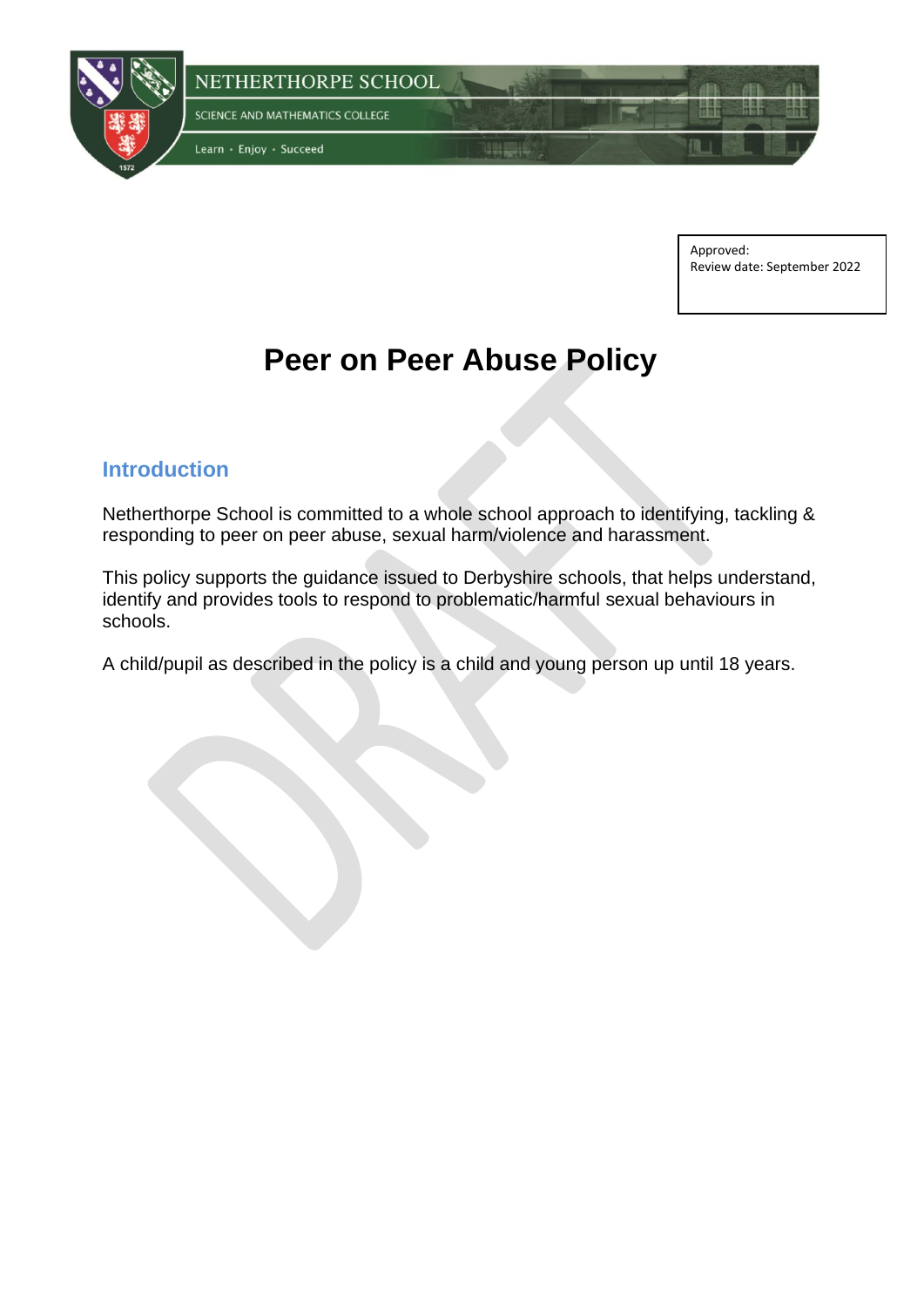# **The Context**

This policy should be read in conjunction with:

- Keeping Children Safe in Education. Statutory Guidance for schools and [colleges A](https://www.gov.uk/government/publications/keeping-children-safe-in-education--2)ll staff in a school should be familiar with the relevant sections that deal with Child on Child Sexual Violence and Harassment.
- [Sexual Violence and Sexual Harassment between Children in Schools and](https://www.gov.uk/government/publications/sexual-violence-and-sexual-harassment-between-children-in-schools-and-colleges)  [Colleges. D](https://www.gov.uk/government/publications/sexual-violence-and-sexual-harassment-between-children-in-schools-and-colleges)fE, latest guidance for HeadTeacher, Principals, Senior Leadership teams and designated safeguarding leads.
- The non-statutory UKCCIS quidance: 'Sexting in schools and colleges: [responding to incidents and safeguarding young people'](https://www.gov.uk/government/groups/uk-council-for-child-internet-safety-ukccis) and [KSCB](http://www.kscb.org.uk/guidance/online-safety) guidance: "Responding to youth produced sexual imagery"
- The non-statutory guidance: Sharing nudes and semi- nudes Advice for Education **[Settings, Working with Young People](file://///ntsvfs01.netherthorpe.derbyshire.sch.uk/StaffDocs/NConnolley/Downloads/•%09https:/www.gov.uk/government/publications/sharing-nudes-and-semi-nudes-advice-for-education-settings-working-with-children-and-young-people)**
- [Teaching Online Safety in Schools, DfE](https://www.gov.uk/government/publications/teaching-online-safety-in-schools) 2019
- [The Voyeurism Act, 2019 \(Section](https://www.gov.uk/government/publications/implementation-of-the-voyeurism-offences-act-2019) Up skirting)

We are committed to a whole school approach to ensure the prevention, early identification, and appropriate management of peer on peer abuse in our school and beyond.

In cases where peer on peer abuse is identified we will use the local safeguarding procedures as set out by the Derby and Derbyshire Safeguarding children partnership.

Some of these behaviours we will refer to other policies in school:

- The Safeguarding and Child Protection Policy;
- The Behaviour Policy;
- The Anti- Bullying policy;
- The Online safety Policy;
- The Acceptable Use of the Internet and Electronic Communication Policy.

We recognise that peer on peer abuse can manifest itself in many ways such as:

- Child Sexual Exploitation;
- Sexting (youth produced digital imagery);
- Bullying- name calling, physical,
- Prejudiced behaviour- homophobic, disabilities;
- Cyber bullying & online abusive behaviour;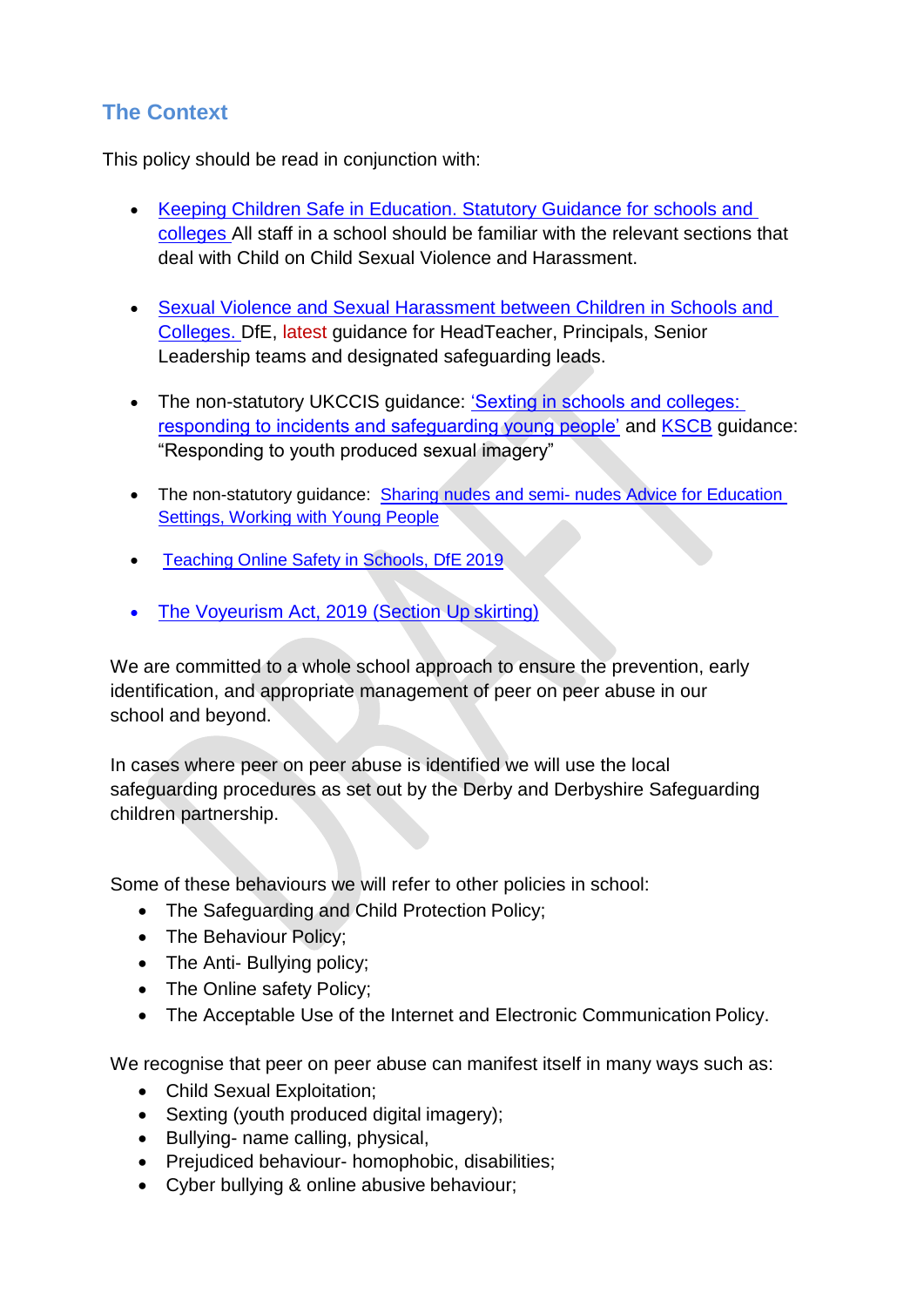- Radicalisation;
- Abuse in intimate relationships, including teenage relationship abuse;
- Children who display sexually problematic/harmful behaviour, including sexual harassment;
- Gang association and serious violence- County Lines, initiation, hazing;
- Race hate and Racism.

## **Vulnerable Groups**

We recognise that all children are at risk but that some groups are more vulnerable than others and includes:

- A child with additional needs and disabilities;
- A child living with domestic abuse;
- A child who is at risk of/suffering significant harm;
- A child who is at risk of/or is been exploited or at risk of exploited (CRE, CSE)
- A looked after child;
- A child who goes missing or is missing education;
- Children who identifies as or are perceived as LGBTQI+ and/or any of the protective characteristics;

Research tell us that girls are more frequently identified as been abused by their peers and more likely to experience unwanted sexual touching, and sexual harassment. They often are exploited into gangs and are victims of sexual violence when in gangs. However, we are aware as a school that these are behaviours not just confined to girls.

Boys are less likely to report intimate relationship abuse and may display other behaviour such as anti- social/criminal behaviours. Boys are more likely to be exploited /entrapped into gangs and subject to violence as a result of gang culture.

## **Bullying and Online bullying and behaviour**

Peer on peer abuse, can happen online and through social media. This school will respond to this form of abuse, cyber bullying and related behaviour.

This school has other policies such as the child protection and safeguarding policy which relate to identifying, responding to and reporting this type of behaviour by pupils. We will take a robust approach and educate all our staff to help prevent and tackle this.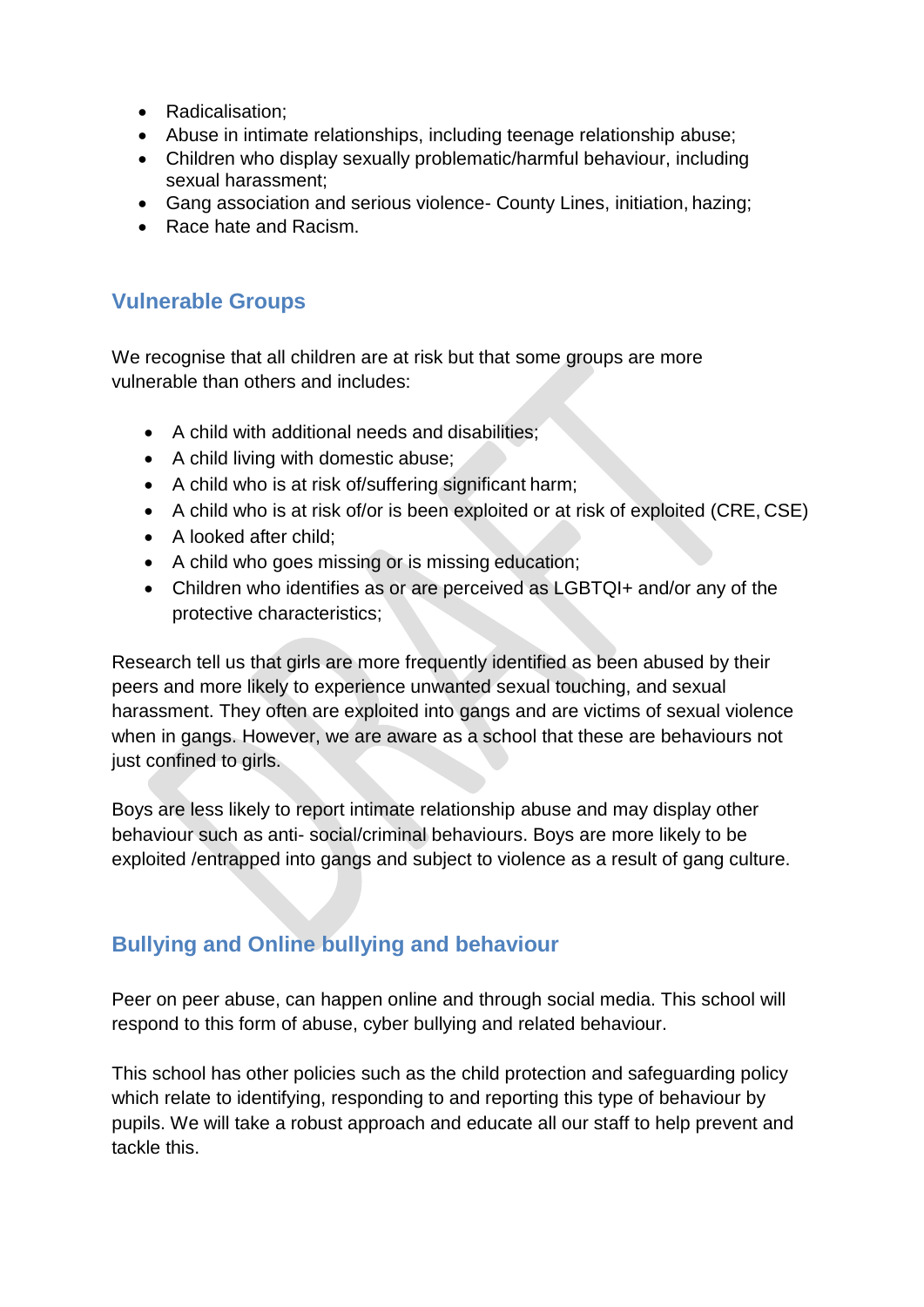# **Responding to Racism**

We acknowledge that Britain is a multi-racial and multi-faith country, and everyone has the right to have their culture and religion respected by others. Racist bullying is not just about the colour, it can be about your ethnic background or religion too.

We recognize that racism is illegal. We will, therefore, notify the police if we believe an offence may have been committed.

We will provide education in school about racism and its impact on children and their families and this will be taught as part of our Safeguarding curriculum. We will use a whole school approach of tackling and eradicating this type of behaviour.

### **Hate crime**

Hate crimes happen because of race, gender identity, religion, sexual orientation and disability.

Hate crimes can include:

- physical attacks physical assault, damage to property, offensive graffiti, neighbour disputes and arson
- threat of attack offensive letters or emails, abusive or obscene telephone calls, groups hanging around to intimidate you and unfounded, malicious complaints
- verbal abuse or insults harassment over the phone, by text or face to face, abusive gestures and remarks, bullying and threats

Hate crime can happen anywhere - at home, school, work or on the street. It can be frightening for the victim and witnesses. Hate crime can happen in school. It is an offence and we will work with parents to notify the police if we believe an offence may have been committed.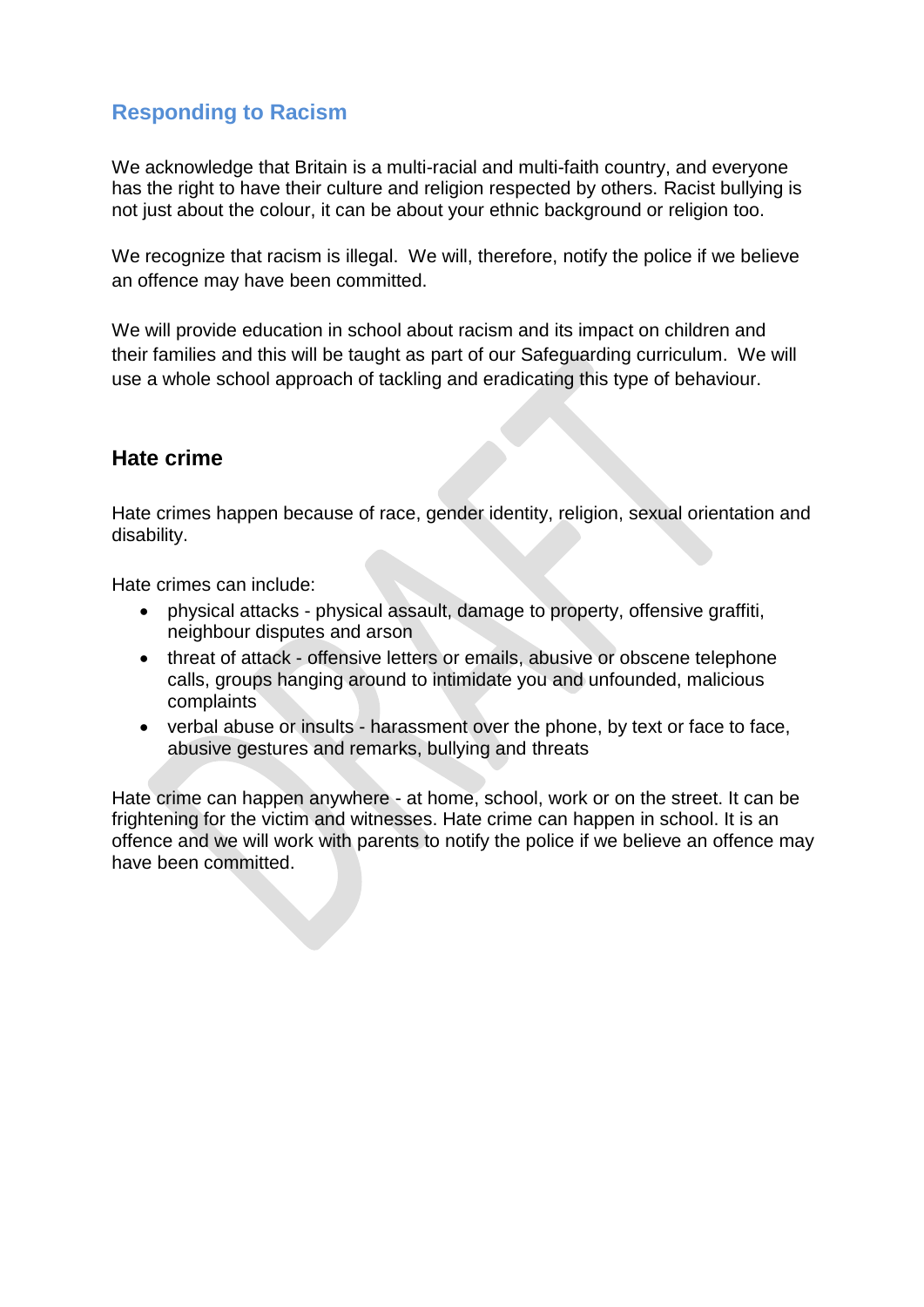## **Sexual Harm, Violence and/or Sexual Harassment**

Sexual harm, violence and sexual harassment can occur between two children of any age or gender; this can either be a group of children sexually assaulting or sexually harassing a single child or group of children. We recognise that this behaviour can take place in a school or any setting where pupils are together.

The impact of this behaviour on children can be very distressing having an impact on academic achievement and their emotional health & wellbeing.

All behaviour takes place on a spectrum. Understanding where a pupil's behaviour falls on a spectrum is essential to being able to respond appropriately to it.

In this policy we recognise the importance of distinguishing between healthy, problematic and sexually harmful behaviour (HSB).

As a school therefore, we may use Hackett's Continuum. These are nationally recognised and acclaimed tools to assist in determining healthy, problematic and harmful sexual behaviours in children and young people.

We may also use a support plan for students, or an In-School Risk Assessment depending on the outcomes of assessing risk in each individual case.

Using tools like this will help us:

- Decide next steps and make decisions regarding safeguarding children;
- Assess and respond appropriately to sexual behaviour in pupils;
- Understand healthy sexual development and distinguish it from problematic/ harmful behaviour;
- Assist with communicating with parents/cares about the concerns we have about their child/children;
- Assist with communicating with our partners and agencies about the concerns we have regarding a pupil in the school.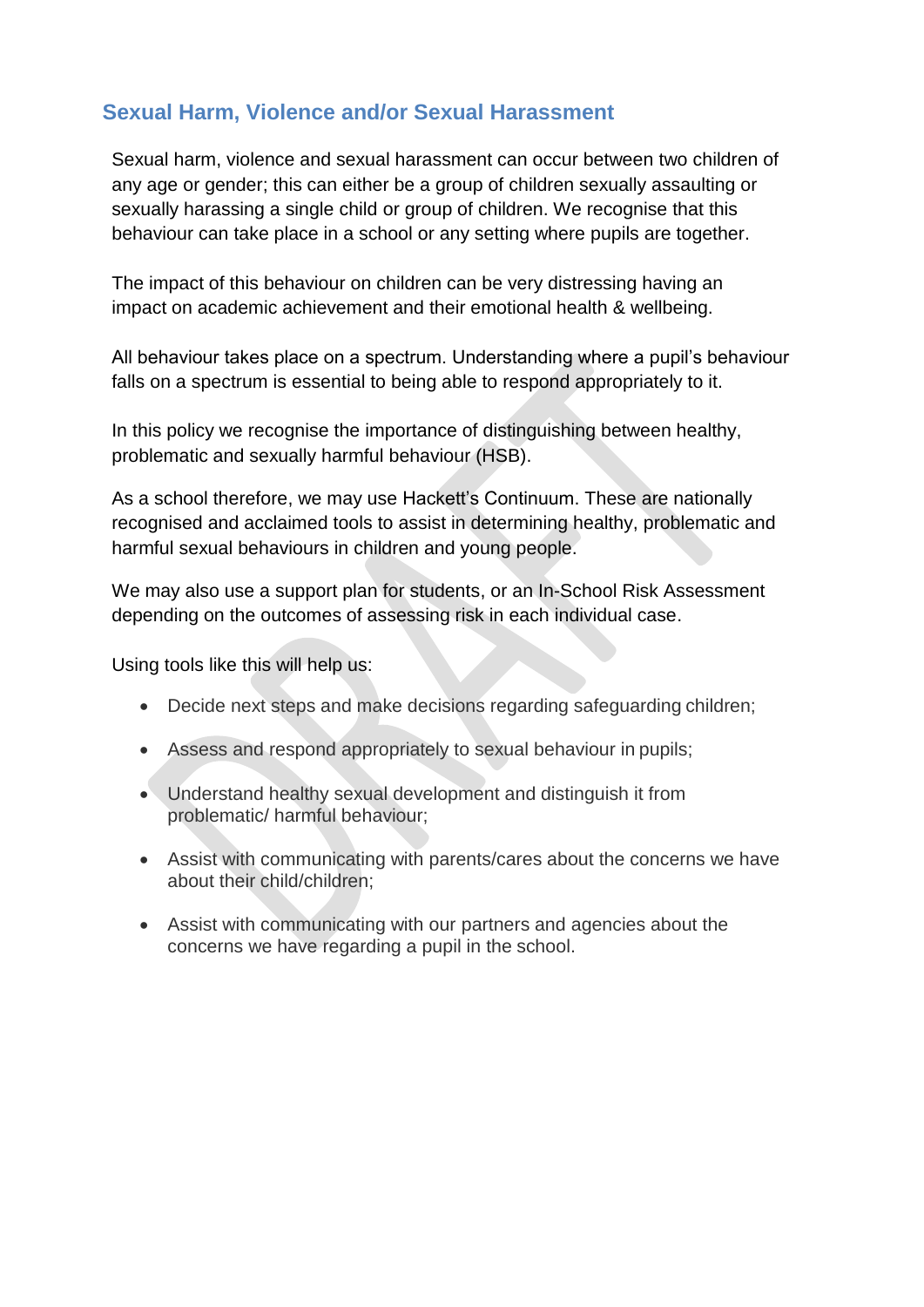#### **Action following a report of Sexual Harm, Violence and/or Sexual Harassment**

We will inform all staff that should they see or hear of any sexual behaviour they will stop the behaviour immediately; report the behaviour to the Designated Safeguarding Lead and make a written record of the incident.

We will speak to the pupil to establish their view about what happened and why, what understanding they have, what responsibility they take for their actions, and their willingness/ability to work on their behaviours.

We will speak to the pupil/s who has been targeted to establish the impact on them of the behaviour. How the other pupil/s managed to get in a position to carry out the behaviour, how they are feeling about the other pupil now, and what support they require.

This will only be to ascertain clarification; any further investigation may have to be undertaken by the statutory agencies.

We will contact the parents/carers of those involved and share the

information.

Following an incident, we will consider:

- The wishes of the victim in terms of how they want to proceed e.g. ask about
- Whether they want to make a police complaint. This is especially important in the context of sexual violence and sexual harassment;
- The nature of the alleged incident(s) e.g. the intention, mitigating circumstances AND Including: whether a crime may have been committed and consideration of harmful sexual behaviour;
- The ages of the pupils involved;
- The developmental stages of the pupils involved;
- Any power imbalance between the pupils concerned. For example, is the alleged abuser significantly older, more mature or more confident? Does the victim have a disability or learning difficulty?
- If the alleged incident is a one-off or a sustained pattern;
- Are there ongoing risks to the victim, other pupils, siblings, adult students or school staff; or other related issues in the wider context?

Whilst the school establishes the facts of the case: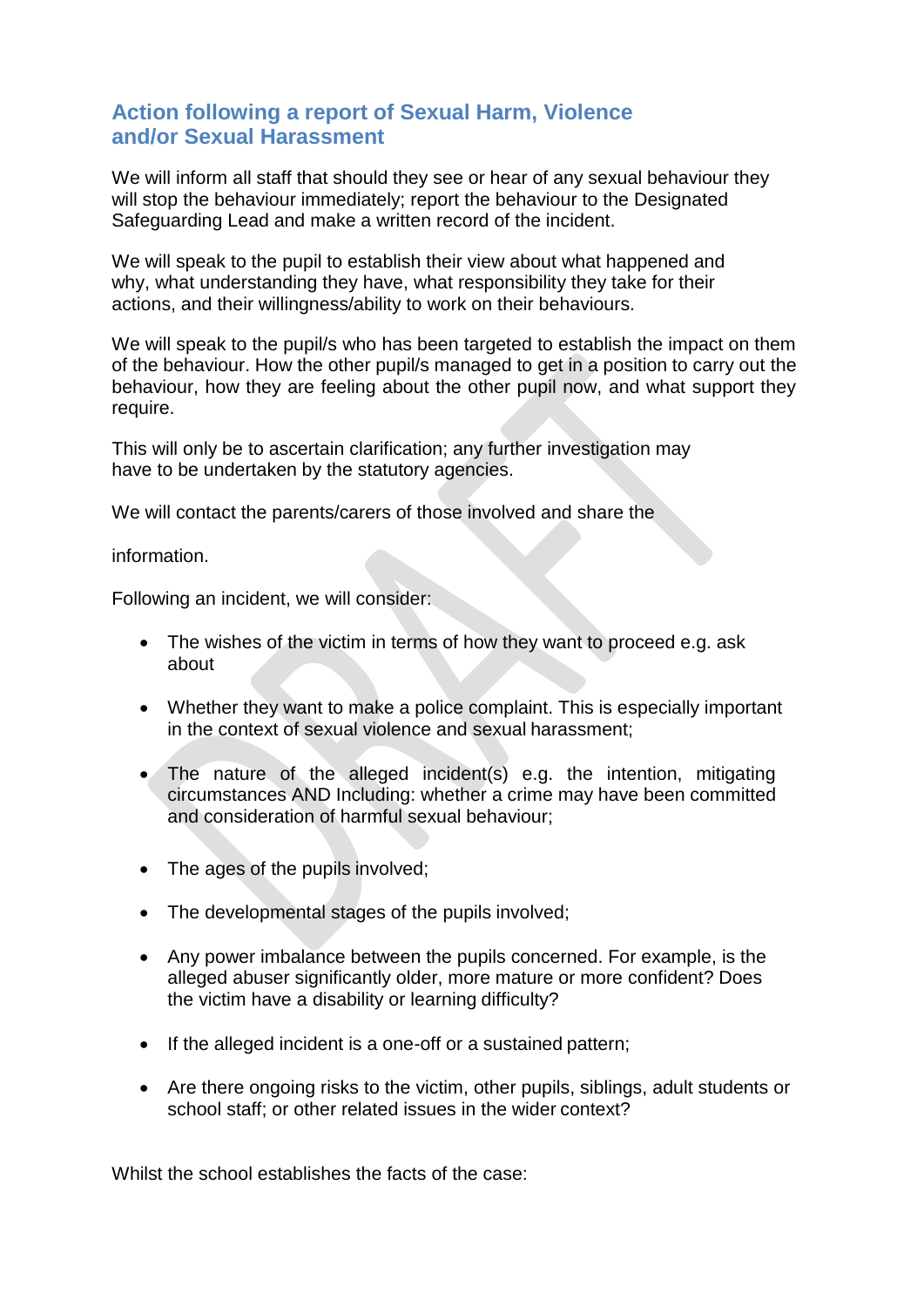- The alleged abuser will be removed from any classes or areas they share with the victim;
- We will consider any reasonable steps to ensure the safety and protection of the alleged abuser, victim and all other pupils we have a duty to safeguard;
- We will consider how best to keep the victim and alleged abuser/s at a reasonable distance apart on school premises, including transport to and from the school;
- We will use the recommended In School Risk Assessment if appropriate;
- We will use a Victim Support Plan.

These actions are in the best interests of the pupils involved and should not be perceived to be a judgment on the guilt of the alleged abuser/s.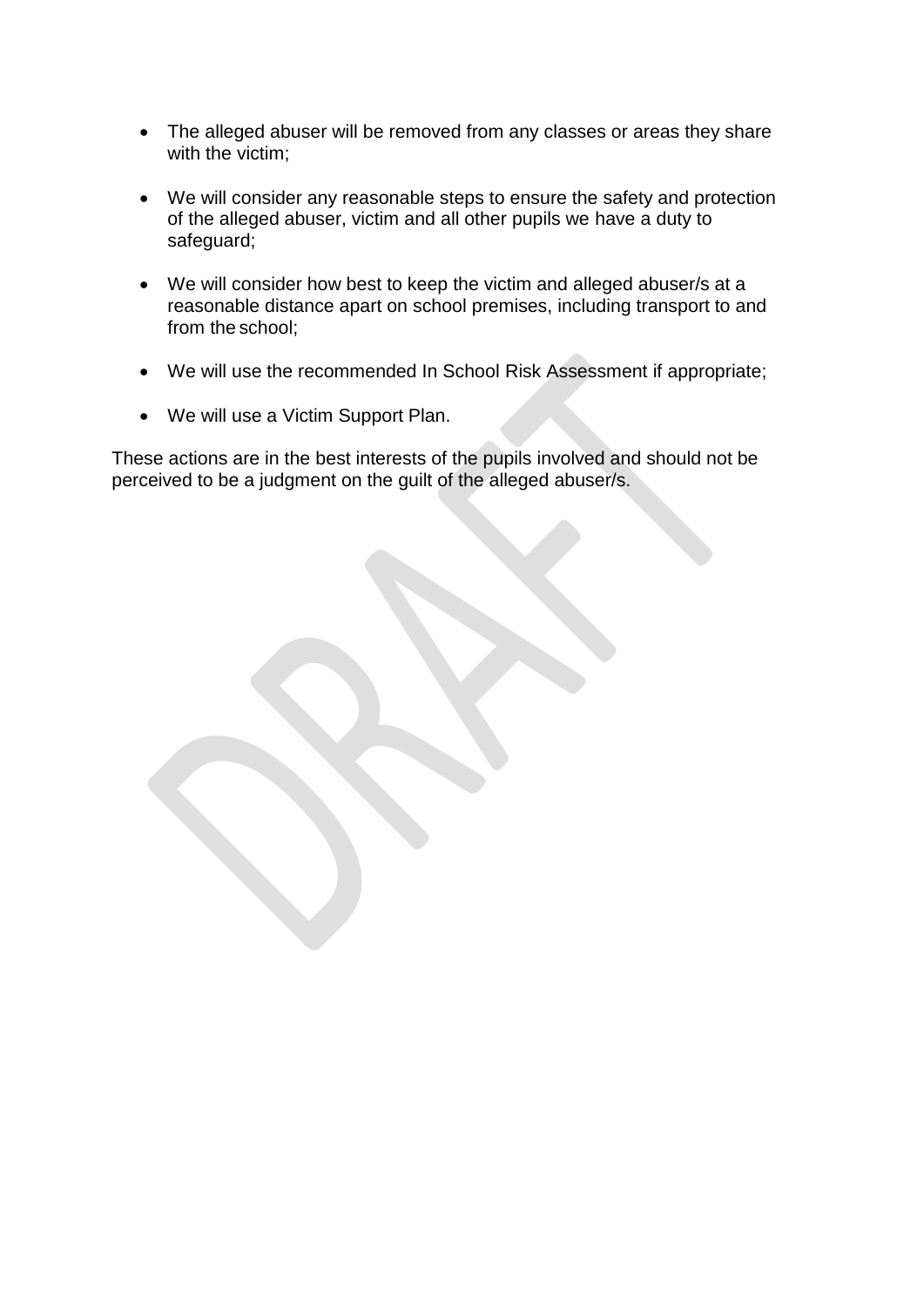## **Responding to an incident/disclosure**

Where abuse or violence, including sexual harm and/or sexual harassment, has taken place outside of school e.g. on school transport, off site during lunchtimes, or in the local community involving one or more of our pupils; we will investigate and take action around the conduct of the pupil/s. We will also consider if we should notify the police if we believe an offence may have been committed.

Where behaviour between peers is abusive or violent, including sexual harm or sexual harassment within the school; we will use our procedures as set out by the schools child protection and safeguarding policy, and the procedures as set out by the local Childrens Safeguarding Partnership. This will mean a referral to the police and a referral to Childrens' Social Care Services.

All staff understand that all concerns must be reported to the Designated Safeguarding Lead; however, we acknowledge that anyone can make a referral.

We will record all instances of bullying, prejudice, violence and sexual violence and related incidents involving peers. This will include racism and racist bullying. We will inform parents/carers of this.

Our records will show what actions have been taken and any outcomes. We will produce these for an OFSTED inspection if requested and we will also demonstrate how we have tackled any of these incidents to prevent recurrence.

#### **Reporting**

Any incident of racism, race hate or incitement to hate will be reported to the police if it is believed an offence many have been committed.

Any incident of alleged or an actual incident of sexual harm, violence and/or sexual harassment will be reported to the police if it is believed an offence may have been committed. In all cases consideration is given to reporting the matter to Children Social Care Services.

There are circumstances in some cases of sexual harassment/touching which dependent upon age and understanding/age of criminal responsibility, (e.g. oneoff incidents), which we may decide that the child/ren concerned are not in need of Early Help or statutory intervention.

In these situations, it would be appropriate to handle the incident internally, for example by utilising the behaviour and bullying policies, providing pastoral intervention and support.

We may also decide that some child/ren involved do not require Statutory Interventions; however, they may benefit from Early Help.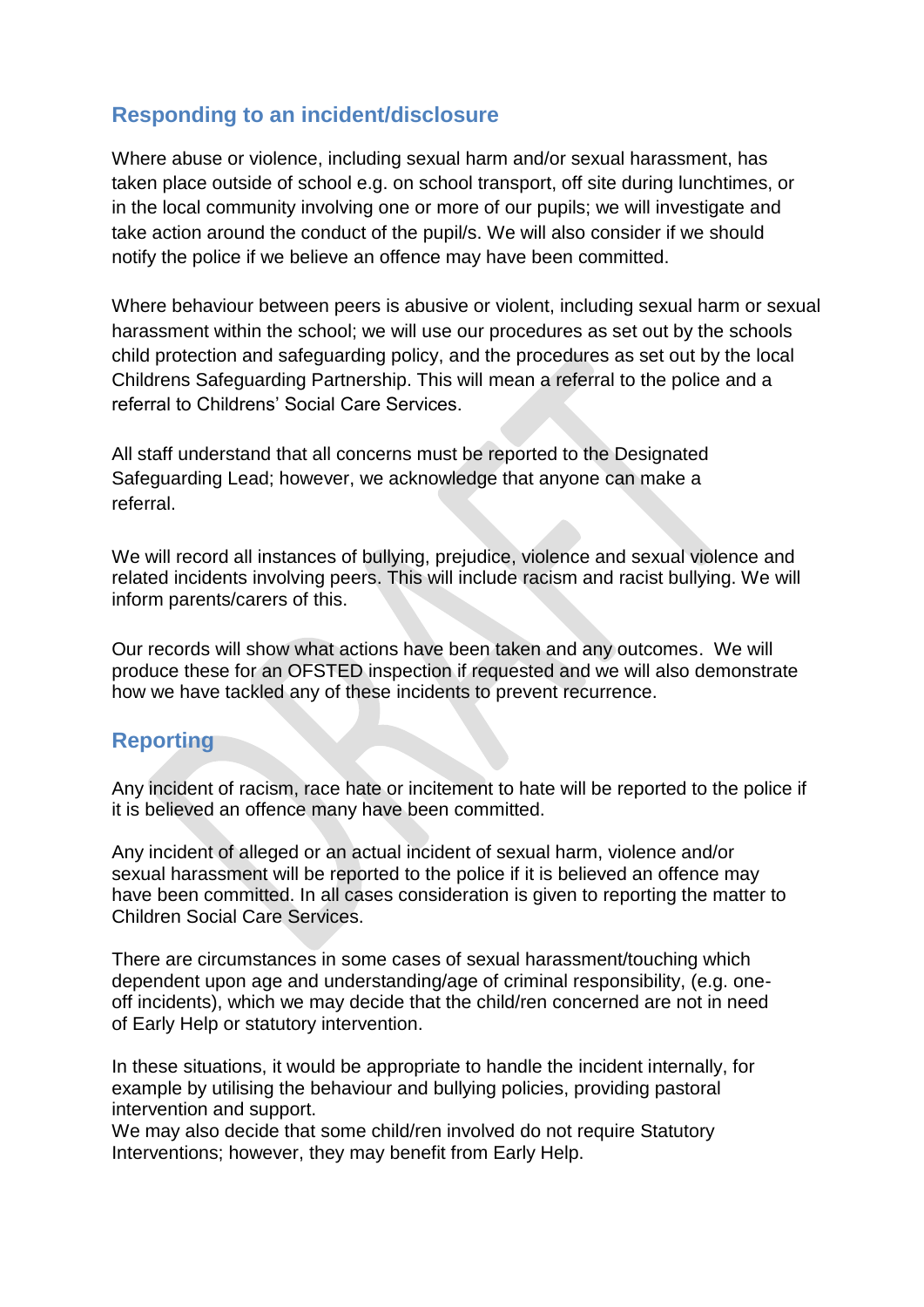Early Help means providing support as soon as a problem emerges, this can be at any point in a child's life. We will decide if an early help approach will benefit a pupil following any outcome of assessment that we may use. This may mean the development of a safety and support plan as part of the early help process.

Providing Early Help is more effective in promoting the welfare of child/ren than reacting later. This school acknowledges that an Early Help Assessment can be useful to address non- violent harmful sexual behaviour and may prevent escalation of sexual violence.

#### **Sanctions**

We will consider the sanctions available to use as school in reference to our Behaviour Policy and Disciplinary Policy.

We recognise disciplinary actions rarely resolve issues of peer on peer abuse and this school will consider all courses of action and intervention.

We recognise that emotions and feelings can run high, and we will endeavour to respond to concerns from any pupil, other pupils, parents and the local community.

We will ensure all necessary parties including the parents/carers are informed and kept up to date. We will listen to any concerns and will work to attempt to resolve these.

#### **The Role of Governor**

The Chair of Governors/ Link Safeguarding Governor will need to be aware of the complexities when an incident or incidents come to light, and when staff in the school are trying to manage these behaviours. This includes the use of sanctions, exclusions, pressures from parents to exclude and dealing with the parents of the alleged abuser or any alleged victim/s.

We know that as a school, the Chair of Governors and Link Safeguarding Governor will also need to consider that they may be approached by members of staff who are angry or anxious about pupils with sexual behaviours. In addition, we will also consider that there may be occasions where schools also feel pressures from external sources e.g. the local community and the media.

It is important that we as those governors are informed and can help with a consistent approach and policy on such matters, and we recognise governors should use any examples to help inform the schools future practice, ethos, reviewing any policy or procedure in light of this.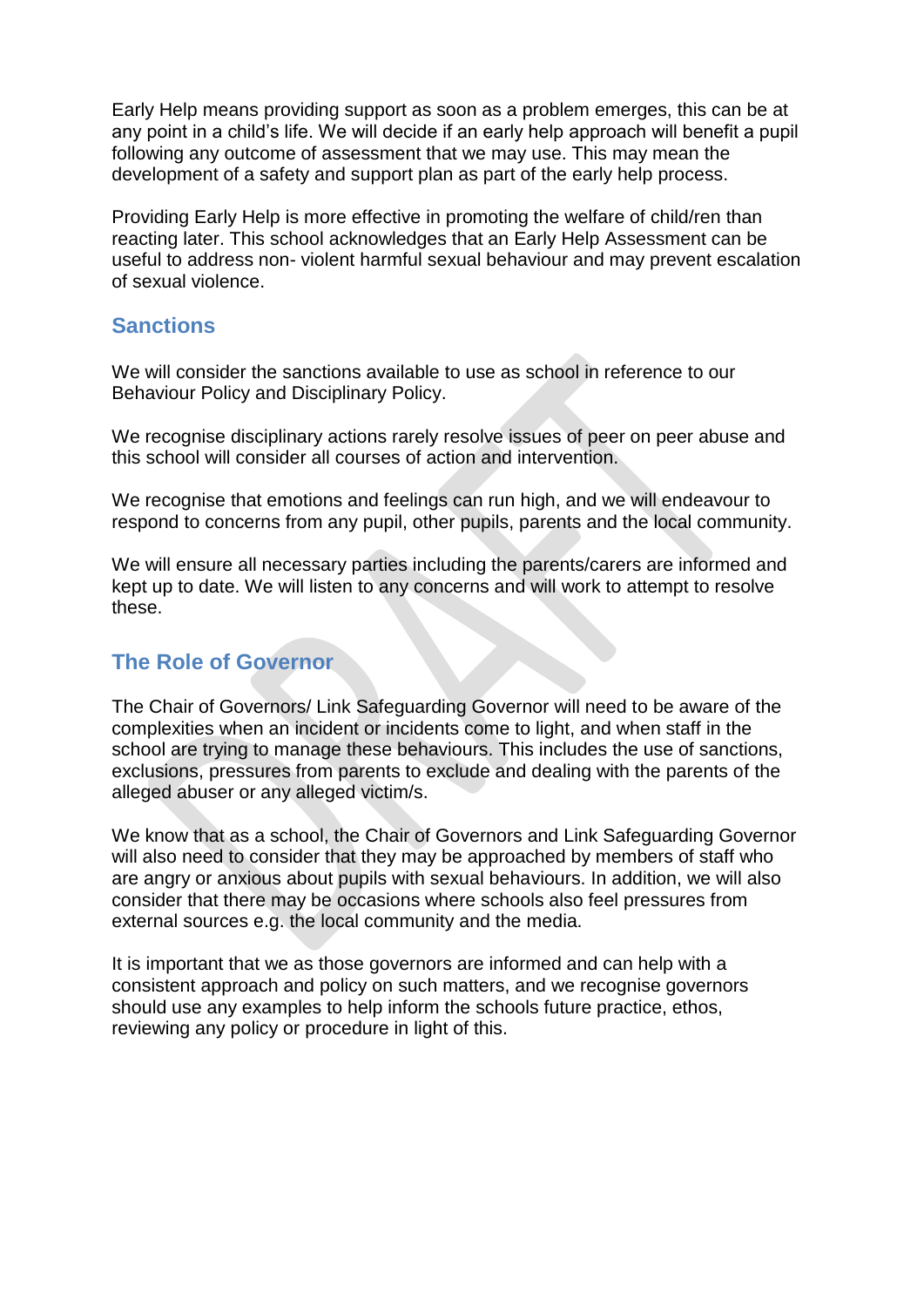## **Multi-Agency Working**

This school will work with our partners and agencies; Childrens Social Care, the Police, Youth Offending Service, Health and CAHMS.

We recognise that we will be invited to share information, being a part of local partnerships and local partnership groups to help identify risk and issues both within the school and in our local community.

Our local point of contact will be the chair of our local group and the Head of Service for our locality (Derbyshire)

## **Prevention and Training**

Netherthorpe School is always working hard to create a culture where peer on peer abuse does not happen.

We are aiming to create an ethos of good and respectful behaviour, and this should extend to all areas of the school and in a school day, including travelling to and from school.

We through curriculum teaching, learning and events and activities will provide a broad range of topics at a level appropriate to the age of the students to be delivered through Personal Development Time

We will ensure that all our pupils know who to talk to, how to receive advice and help within the school. We will be able to signpost children to relevant local and national helplines and websites.

#### **Management of the Policy**

We will ensure all our staff, governors, volunteers are trained in the awareness and response to all forms of bullying, all forms of peer on peer abuse, racism and race hate and including any local issues and concerns in the wider context (Contextual Safeguarding).

In addition, we will ensure all our staff, governors and volunteers are aware of this policy and the supporting guidance, in order that they are clear regarding their role and responsibilities.

The School Designated Safeguarding Lead will take on a lead responsibility to ensure all staff are trained in the use of the available assessment tools, including the use of Support Plans and risk assessments.

The Link Safeguarding Governor in the school will act to oversee and audit any training activity which takes place and activities in relation to this policy.

We will ensure that parents/carers are made aware of this policy and its availability on the school website.